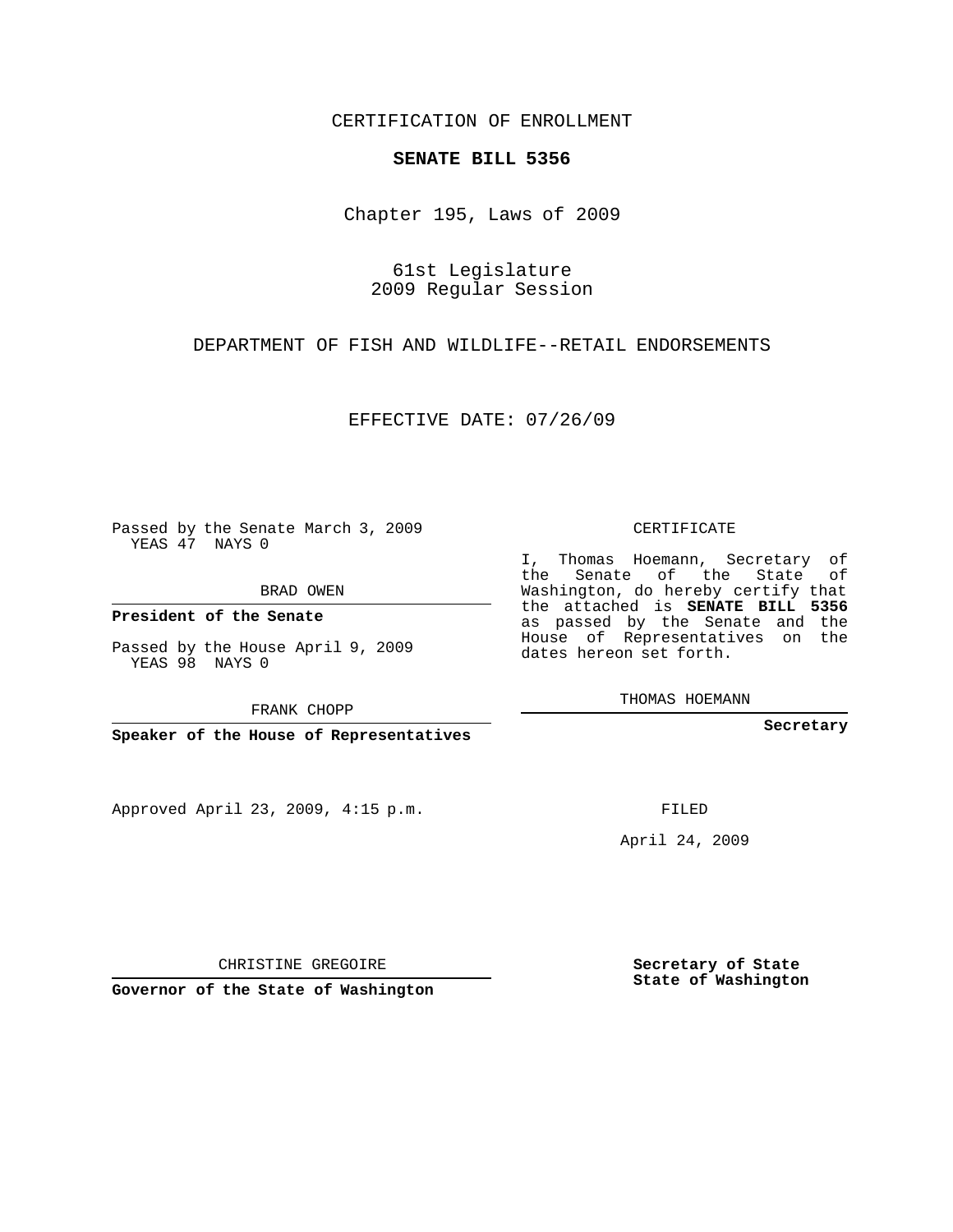## **SENATE BILL 5356** \_\_\_\_\_\_\_\_\_\_\_\_\_\_\_\_\_\_\_\_\_\_\_\_\_\_\_\_\_\_\_\_\_\_\_\_\_\_\_\_\_\_\_\_\_

\_\_\_\_\_\_\_\_\_\_\_\_\_\_\_\_\_\_\_\_\_\_\_\_\_\_\_\_\_\_\_\_\_\_\_\_\_\_\_\_\_\_\_\_\_

Passed Legislature - 2009 Regular Session

**State of Washington 61st Legislature 2009 Regular Session**

**By** Senators Haugen and Jacobsen

Read first time 01/20/09. Referred to Committee on Natural Resources, Ocean & Recreation.

 1 AN ACT Relating to direct retail endorsements issued by the 2 department of fish and wildlife; and amending RCW 77.65.510.

3 BE IT ENACTED BY THE LEGISLATURE OF THE STATE OF WASHINGTON:

 4 **Sec. 1.** RCW 77.65.510 and 2003 c 387 s 2 are each amended to read 5 as follows:

 6 (1) The department must establish and administer a direct retail 7 endorsement to serve as a single license that permits ((the holder of)) 8 a Washington license holder or alternate operator to commercially 9 harvest retail-eligible species and to clean, dress, and sell his or 10 her catch directly to consumers at retail, including over the internet. 11 The direct retail endorsement must be issued as an optional addition to 12 all holders of: (a) A commercial fishing license for retail-eligible 13 species that the department offers under this chapter<sub>i</sub> and (b) an 14 alternate operator license who are designated as an alternate operator 15 on a commercial fishing license for retail eligible species.

 (2) The direct retail endorsement must be offered at the time of application for the qualifying commercial fishing license. Individuals in possession of a qualifying commercial fishing license issued under 19 this chapter, and alternate operators designated on such a license, may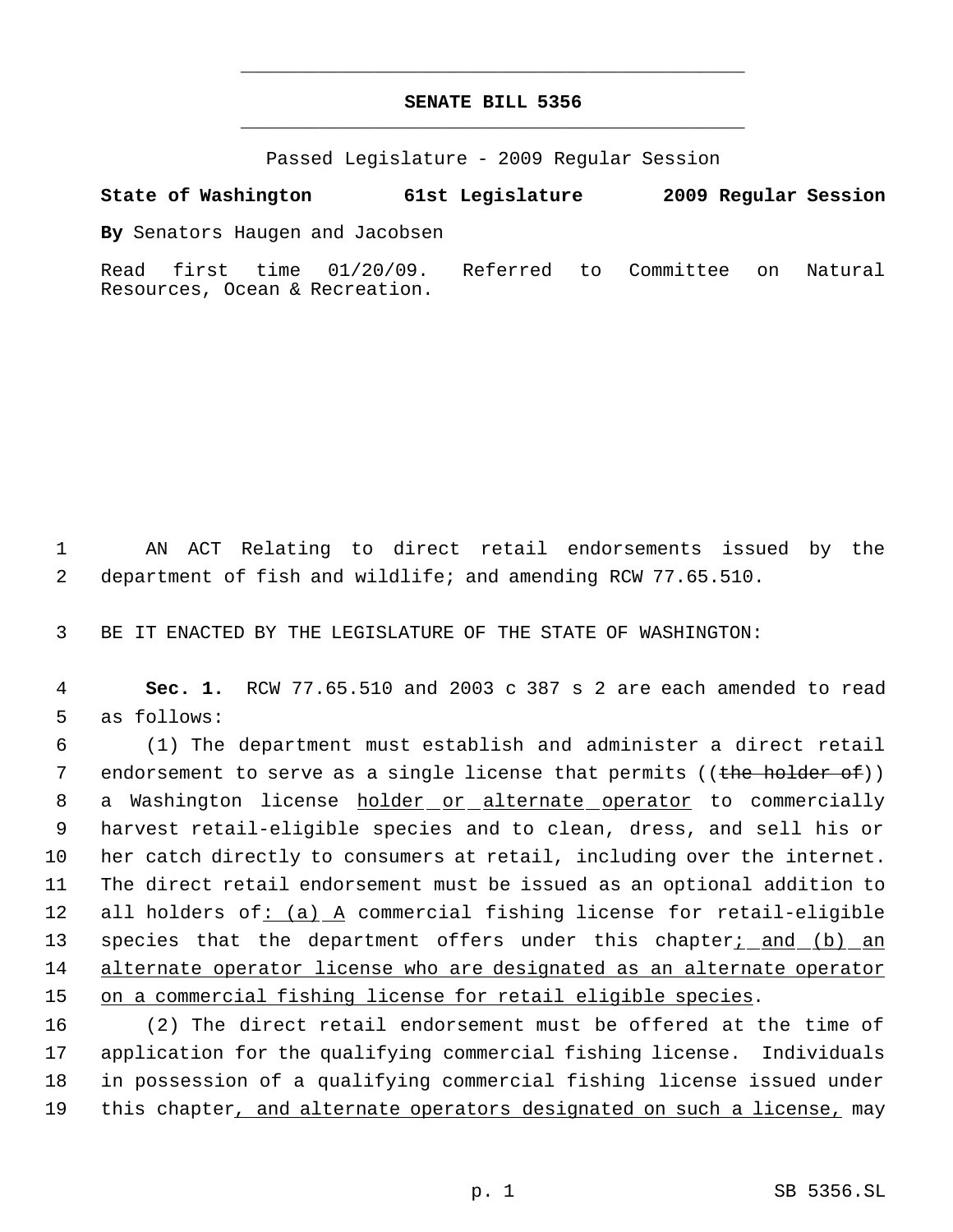add a direct retail endorsement to their current license at any time. Individuals who do not have a commercial fishing license for retail- 3 eligible species issued under this chapter, and who are not designated 4 as alternate operators on such a license, may not receive a direct retail endorsement. The costs, conditions, responsibilities, and privileges associated with the endorsed commercial fishing license is not affected or altered in any way by the addition of a direct retail endorsement. These costs include the base cost of the license and any revenue and excise taxes.

 (3) An individual need only add one direct retail endorsement to his or her license portfolio. If a direct retail endorsement is selected by an individual holding more than one commercial fishing license issued under this chapter, a single direct retail endorsement is considered to be added to all qualifying commercial fishing licenses held by that individual, and is the only license required for the individual to sell at retail any retail-eligible species permitted by 17 all of the underlying endorsed licenses. ((The direct retail 18 endorsement applies only to the person named on the endorsed license, 19 and may not be used by an alternate operator named on the endorsed 20 <del>license.</del>)) If a direct retail endorsement is selected by an individual designated as an alternate operator on more than one commercial license issued under this chapter, a single direct retail endorsement is the 23 only license required for the individual to sell at retail any retail-24 eligible species permitted by all of the underlying endorsed licenses on which the individual is designated as an alternate operator. The direct retail endorsement applies only to the Washington license holder 27 or alternate operator obtaining the endorsement.

 (4) In addition to any fees charged for the endorsed licenses and harvest documentation as required by this chapter or the rules of the department, the department may set a reasonable annual fee not to exceed the administrative costs to the department for a direct retail endorsement.

 (5) The holder of a direct retail endorsement is responsible for documenting the commercial harvest of salmon and crab according to the provisions of this chapter, the rules of the department for a wholesale fish dealer, and the reporting requirements of the endorsed license. Any retail-eligible species caught by the holder of a direct retail endorsement must be documented on fish tickets.